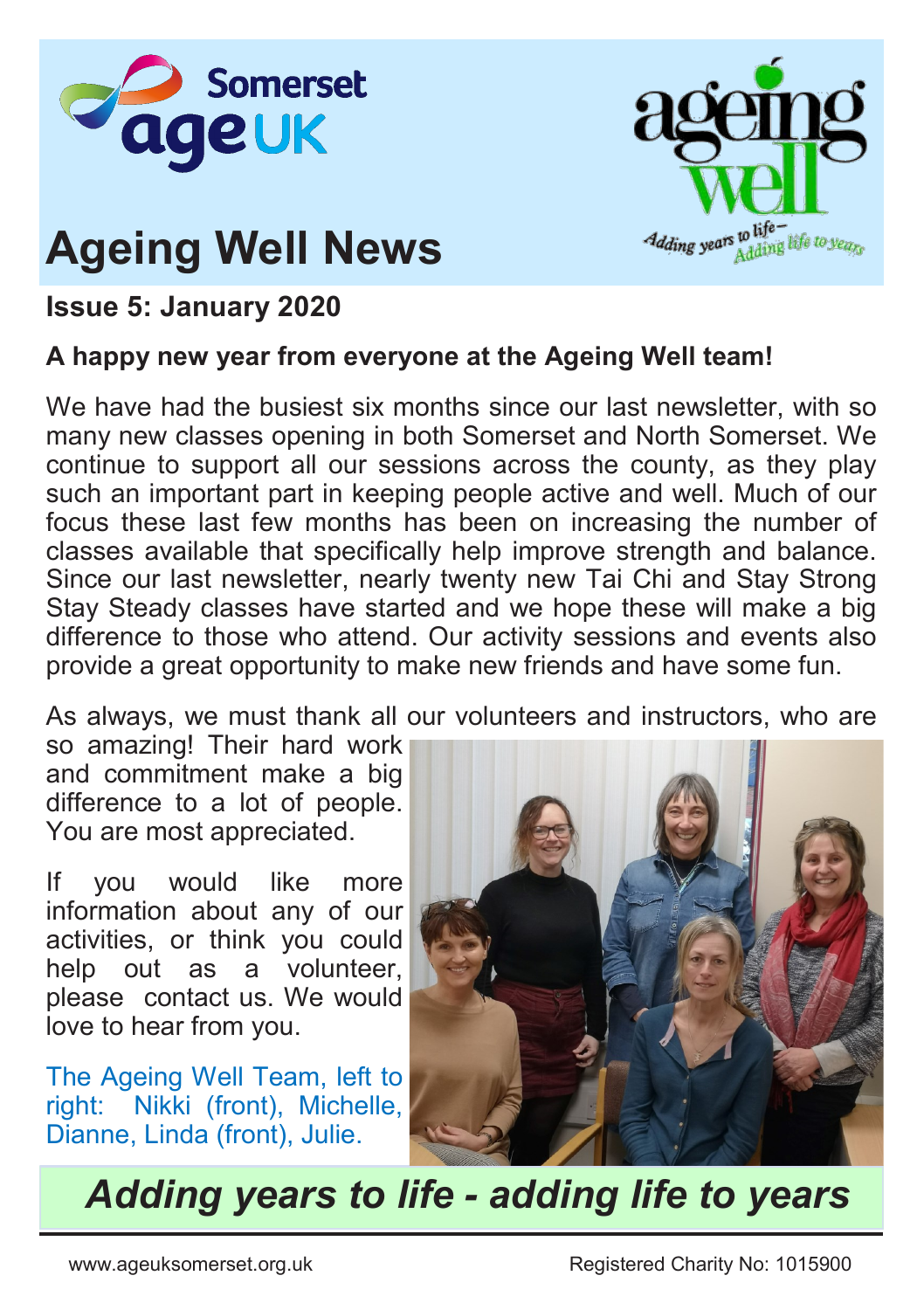## **News**

#### **Strength and balance programme continues to expand**

We have been working with Somerset Public Health the last two years to implement an evidence-based programme, called *Stay Strong Stay Steady*, in Somerset. This programme has proved to be very effective at preventing falls. Every day in Somerset around 8 people over the age of 65 are admitted to hospital as a result of a fall.

Classes are led by qualified instructors and are held in community venues. Participants are taught a course of exercises aimed at increasing lower body strength and helping to improve balance and stability, which leads to increased confidence and a better chance of remaining mobile and independent.

We are rolling out the programme over the next three years and new, local classes are opening regularly. New sessions have just started in Minehead, Taunton, Ilminster, Langport, Somerton and Street, with further classes starting soon in Cheddar and Wiveliscombe. Existing classes continue to be well attended.

If you are worried that you sometimes feel unsteady on your feet, or perhaps you have a family history of Osteoporosis or Parkinsons, you may be interested in attending one of these sessions. Or maybe you know someone else who would benefit from attending. Please get in touch to find out more.

### **Promoting our Stay Strong Stay Steady classes**

Over the last six months, we have produced a series of short films to help promote our classes. Our Stay Strong Stay Steady film focuses on two attendees, Kathleen and April, and the huge difference the sessions have made to their lives. We have just produced a subtitled version of this film, which is designed to be shown in the waiting rooms of GP surgeries. It will start running in Yeovil later this month.

We have also produced a new A5 flier, for wide circulation and this has already been sent out to a large number of NHS outlets and community venues. We would like to thank Carly Press for printing 10,000 of these fliers free of charge.

We continue to gain wide exposure in both regional and local press, community publications, online and in social media.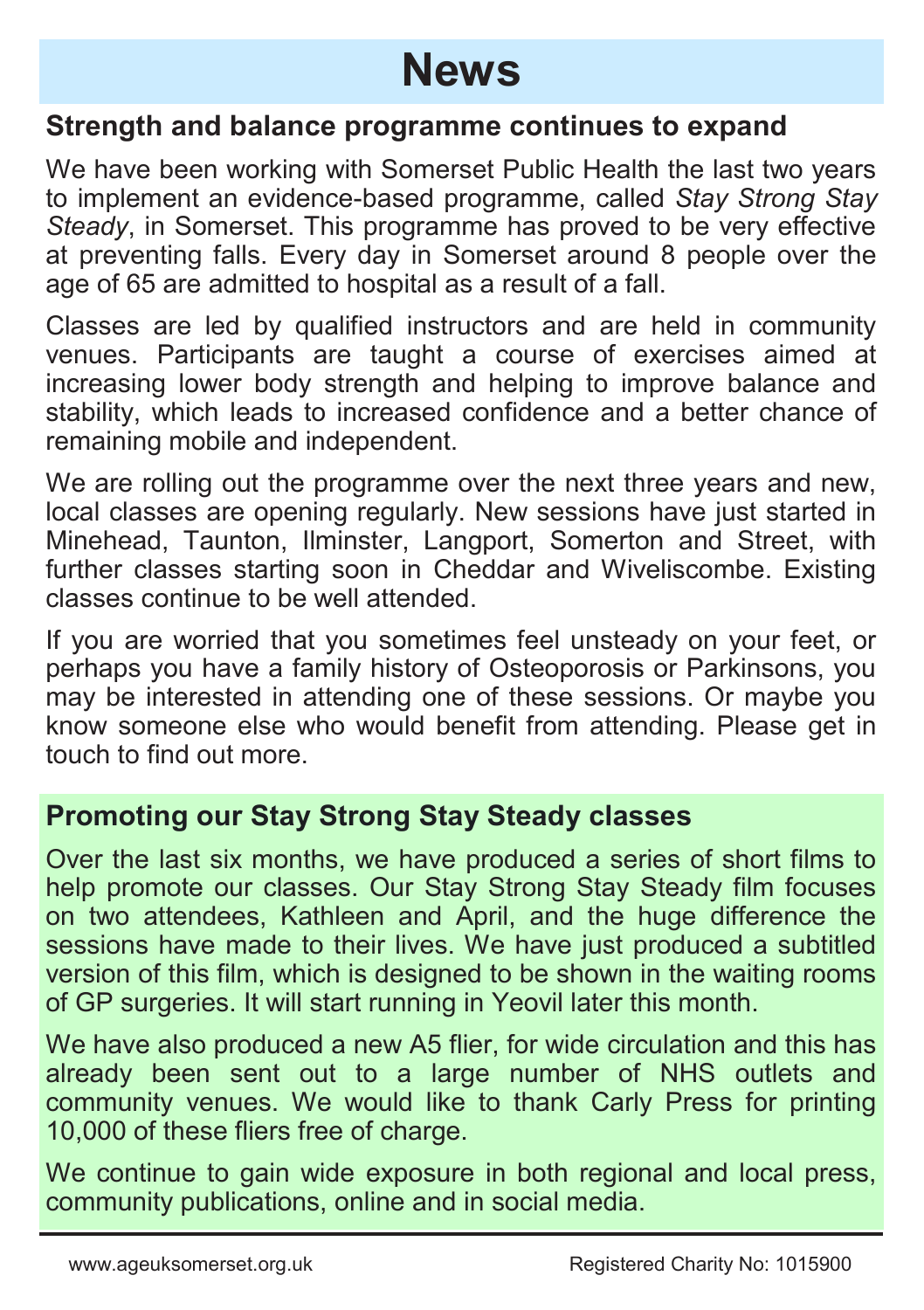## **News**

### **Tai Chi QiGong**

In July last year, we ran a training programme for volunteers, to enable them to teach QiGong. This was part of our ongoing commitment to providing suitable activity sessions for older people countywide. Ten volunteers successfully completed the training and the first new classes started in October and have rolled out through January 2020.

There was a considerable amount of local media interest. Tai Chi is as effective as most high-impact exercises in improving circulation and decreasing blood pressure. As importantly for older people, it is extremely effective at improving physical balance, vitally important for helping to prevent falls in later life. We hope these classes will play



an important part in keeping older people steady on their feet. The focus on breathing is also wonderfully calming, so the sessions are good for both mind and body.

All the new classes started with huge turnouts. One Nailsea location had so many people turn up on the first day, that a second class had to be scheduled straightaway and a similar situation has arisen in Clevedon. The first class in Galmington, Taunton, started with 40 hopeful attendees! We are now running waiting lists for a number of classes and hope to open more to meet demand.

Contact us to find out where your nearest class is or to enquire about becoming a Tai Chi QiGong volunteer.

### **Tesco "bags of life" community grant scheme**

GREAT NEWS... from January to March 2020, Ageing Well is one of Tesco's three nominated charities in Wells, Chard and Minehead! As part of this community support programme, the supermarket donates to local charities and we are really delighted that we were selected to be one this year. Shoppers get to choose which charity they want to support, so please help us to build awareness for Ageing Well....and please support us in store.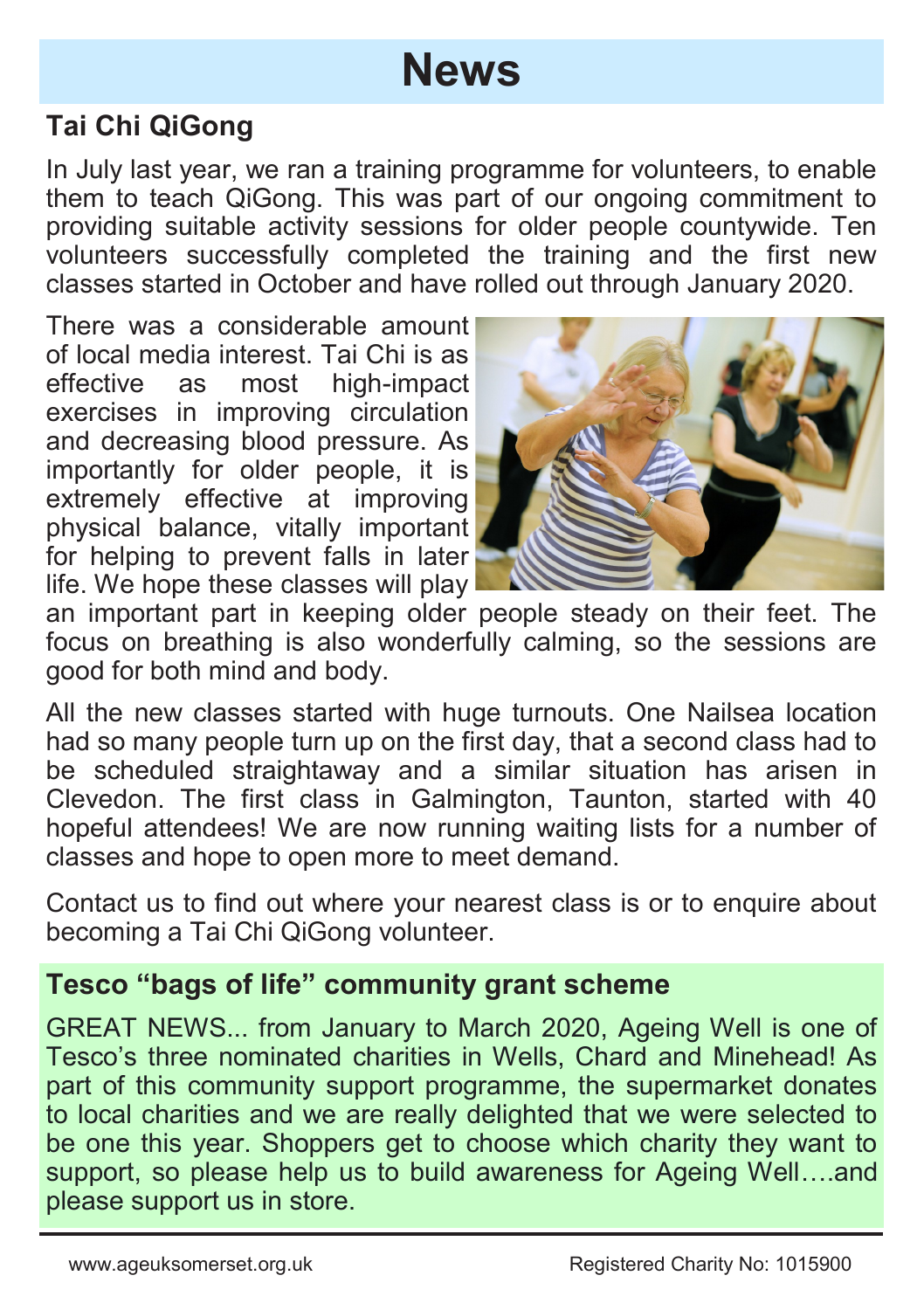# **Training**

### **Mindful Movement, Mindful Stretching yoga workshop**

Ageing Well volunteers and instructors were invited to take part in a new workshop at the beautiful Quaker Meeting House in Bath Place, Taunton, on Friday 17 January. The 2  $\frac{1}{2}$  hour workshop was led by Anne Bond, one of Ageing Well's yoga instructors.

The session began with introductions and an overview of yoga and mindfulness, both theory and practice. Then Anne led everyone through a variety of stretches and gentle yoga postures, most of them adapted to be chair-based. Participants were able to experience some of the benefits that gentle, mindful yoga can bring, which include an increased range of movement, greater flexibility, awareness and relaxation. After the coffee break, the session continued with some stretching balance work, a modified "Down Facing Dog", and finally, a mindful breath awareness practice. "It is hoped that all left feeling both energised and relaxed, and perhaps a little bit taller!" said Anne Bond.

### **Could you run a chair-based exercise class for older people?**

Flexercise, a project co-ordinated by Somerset County Council, has been running in Somerset since the mid 1990s. It is a chair-based activity that utilises both music and equipment to provide physical and mental stimulation for people who aren't quite up to attending a fully active fitness session.

We are always looking for new volunteers to run local sessions and we hold regular **training workshops**. We have three running soon in Wells, East Brent and Yeovil. The training is just half a day, providing health and safety information, as well as a framework to enable participants to develop ideas and movements to provide their own Flexercise session locally. This could be in nursing or residential care,



retirement or sheltered housing.

Please get in touch if you would like to find out more or are interested in attending. Running one of these sessions is very rewarding and you will be fully supported by the Ageing Well team.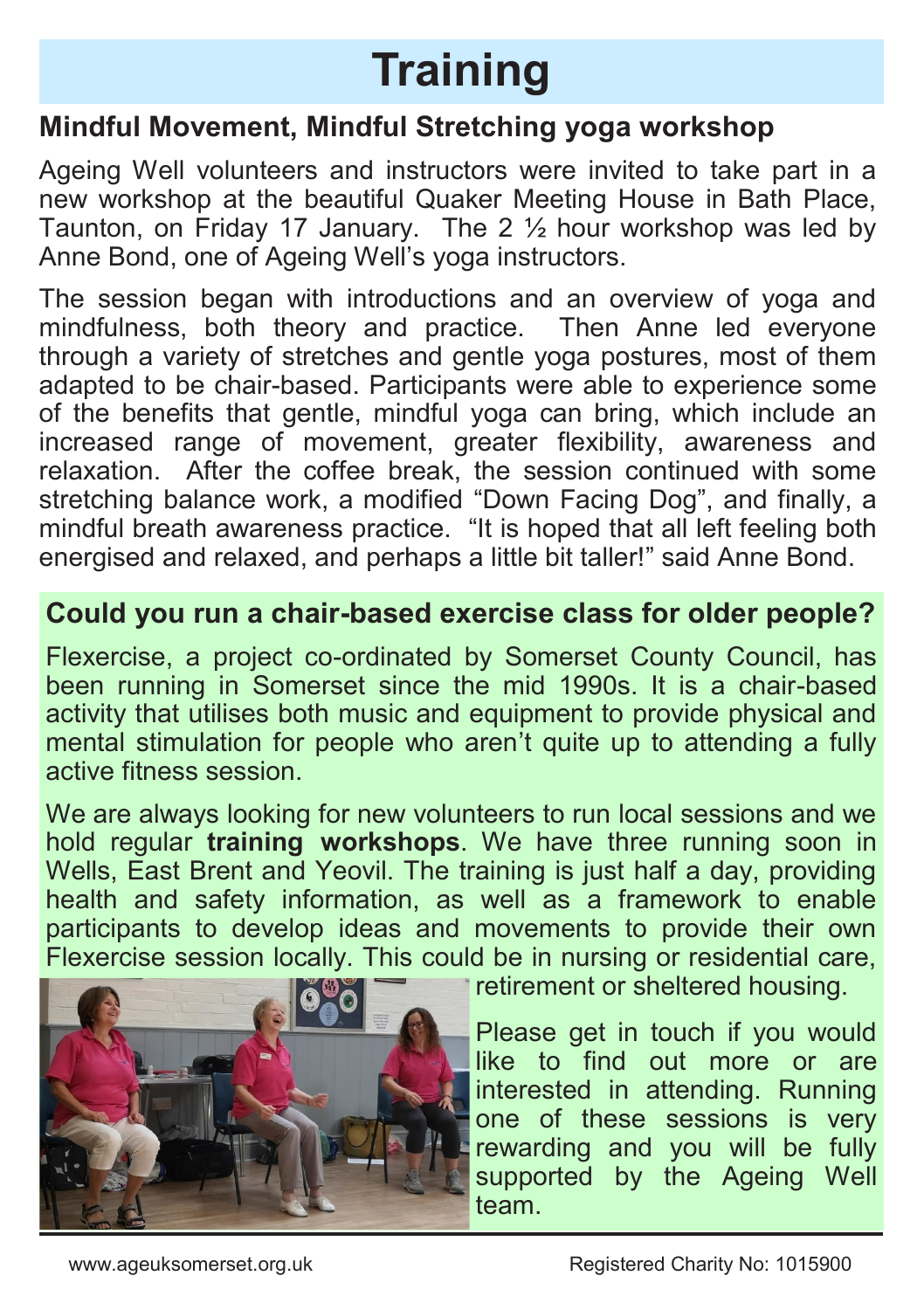# **Fundraising**

### **Annual fundraiser a dance away success**

On Thursday 3rd October, we held our annual fund raising event at the Winter Gardens Pavilion in<br>Weston-super-Mare More than 150 dancers Weston-super-Mare. More attended, joined by families, carers and volunteers, whirling round to ballroom. Latin and sequence dance favourites. Music was kindly provided by Mark Helmore.

The tea dance was, once again, organised by the wonderful Tansin Benn, who is a Trustee and

Volunteer of Age UK Somerset. Tansin was joined in the interval by 30 Ageing Well volunteers, to demonstrate some of the exercises and movements they do each week in class. We raised nearly £2,000 which will help with our activities in North Somerset.

We are incredibly lucky to have been supported by so many local businesses and organisations, including Avery Healthcare's Acer House, The Hawthorns, St Monica's Trust, Helping Hands and Invest



**Co-op community fund**

**Fig. 19 South West.** 

A big thank you to everyone who helped on the day, including Nat West volunteers and local school, Mead Vale Primary, who allowed their pupil, Charlie Stevens, take a day off school!

We are excited that we have been selected to take part in the Co-op Local Community Fund again this year. We feature in the local branches of Watchet and Williton but if you are a Co-Op member ANYWHERE IN SOMERSET, you can still choose Ageing Well to be the cause you support.

You should have received an email from the Co-Op about this already but if you copy the link below and sign into your member's page, you can select us. Last year, we were supported by branches in Pill, Portishead, Churchill and Wincanton and this raised more than £7,000! https://membership.coop.co.uk/causes/35241

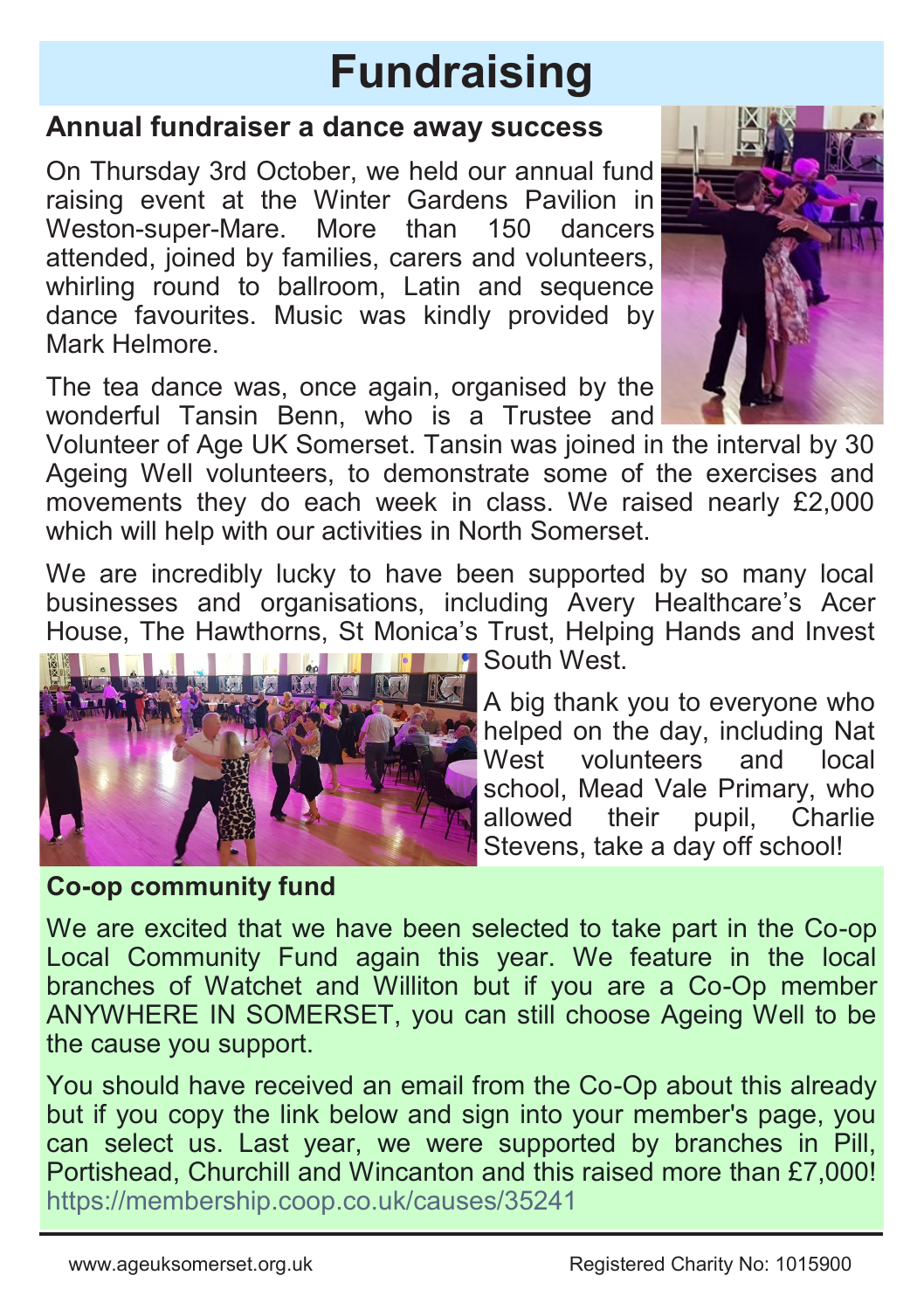# **Our People**

### **Celebrating our long-standing volunteers and teachers**

### **Eileen McDonald - Flexercise volunteer**

Eileen has been teaching Flexercise in Cannington for fifteen years now. She had just retired and was looking for something positive to do and the programme had an immediate appeal. She still loves taking her class and has an easy, comfortable relationship with participants. Here are Eileen's top tips for potential Flexercise volunteers….

*Don't take it too seriously!*

Use lots of music, it gives rhythm and often people know the words to songs and enjoy the memories.

*Allow time for relationships between people to develop; they then feel a sense of belonging and care for one another.* 

Try to bring in both repetition and variety. Repetition gives it a feeling of familiarity, while variety stops it getting boring.

*Get involved – it will help your fitness, your memory and bring you new friendships.*

Stay and have a cup of tea if you can (but avoid biscuits).

### **Chris Burtt - Flexercise & "Extend" teacher**

Congratulations for a record month! In just one month, Chris filled 525 exercise places in her classes; Chris runs seven classes weekly.

#### **FREE home safety visits**

If you are over 65, live alone or have disability or mobility issues, you should be eligible for a free home fire safety visit. Devon and Somerset fire and rescue offer these visits to ensure they are doing everything possible to help you live safely in your home.

The visit usually takes around 45 minutes, and the technician will check your smoke alarms and advise you on what to do in the case of a fire. They may also be able to offer more free fire safety equipment eg fire retardant bedding and alarm testers.

Call 0800 05 02 999 to speak to one of their community safety team and to arrange for a Home Safety Technician to visit your home.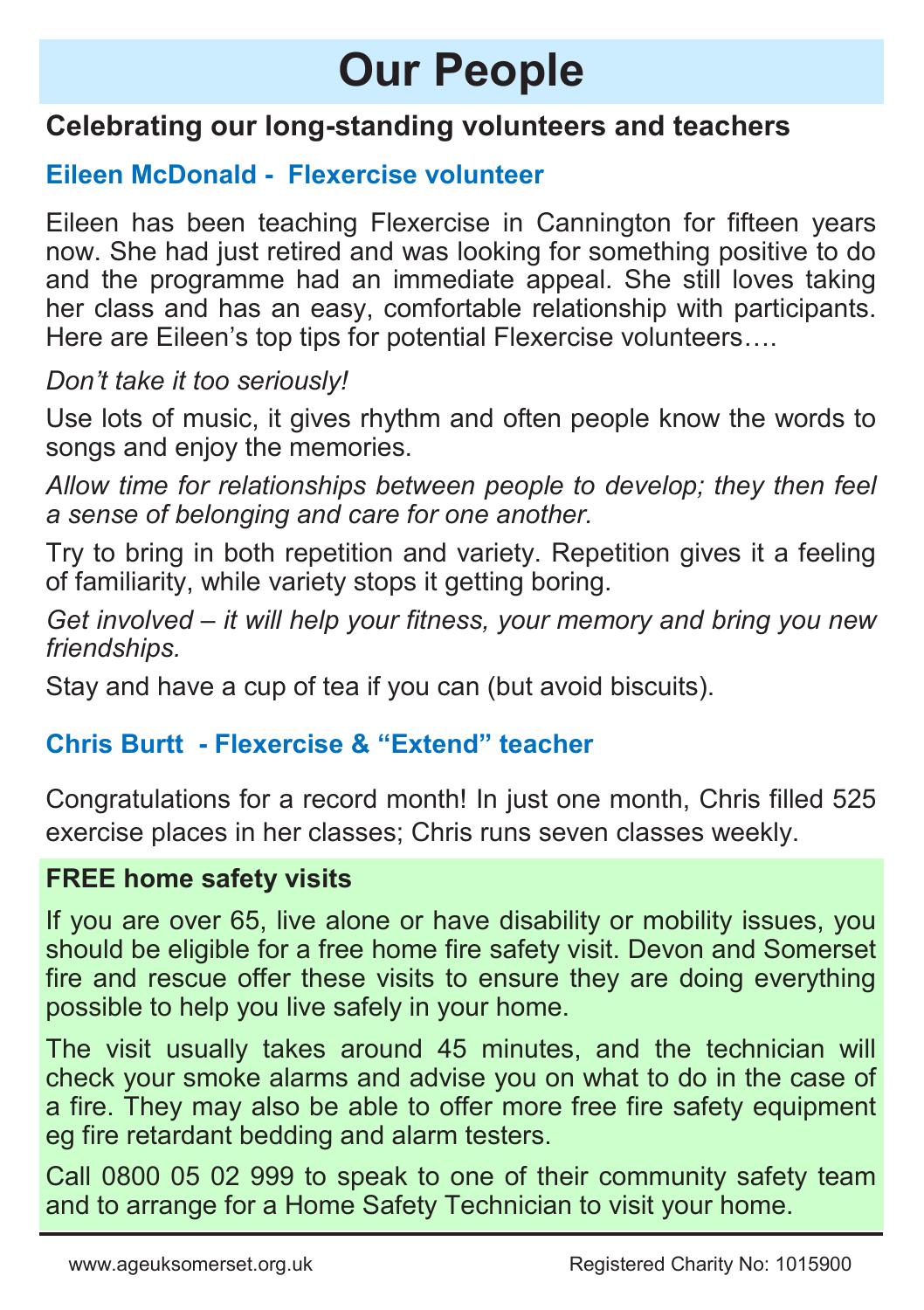# **We are undefeatable**

### **We are undefeatable**

We Are Undefeatable is a national campaign that supports the 15 million people living with long-term health conditions in England. Launched in August 2019, it aims to help those with conditions such as diabetes, cancer, arthritis and Parkinson's to build physical activity into their lives. It does this by sharing stories of people living with a variety of conditions, and their own journey to becoming active.

One in four people in England live with a long-term health condition, and these individuals are twice as likely to be inactive, despite evidence that being active can really help. Even small amounts of activity can make a significant difference to overall health and wellbeing. We are 100% behind this national campaign, which aims to inspire, reassure and support. For more information visit the campaign website.

<https://weareundefeatable.co.uk/>

### **Marketing**

We have been kept very busy promoting all our classes and activities over the last six months. We have managed to obtain lots of publicity across all media types (press, radio, online) and are very grateful to everyone who has found space for us in their publication.

We have had articles accepted and run in some well-read publications across Somerset and North Somerset, including the Free Press, local editions of the Reach, the Journal, the Leveller, The Express and also in many glossy magazines like The Living Magazine. We have increased our efforts to be in all parish magazines and community papers, updated the information on local websites and actively promoted on social media each week.

We have also updated our website and we think it's now far easier to use. In addition to an overview, there are pages for the different class "genres", like Tai Chi, general fitness and Flexercise, and you can search for classes by class type or location. We also have a news page and links to other useful sites. All our wonderful new short films are there and clearly explain what each class offers.